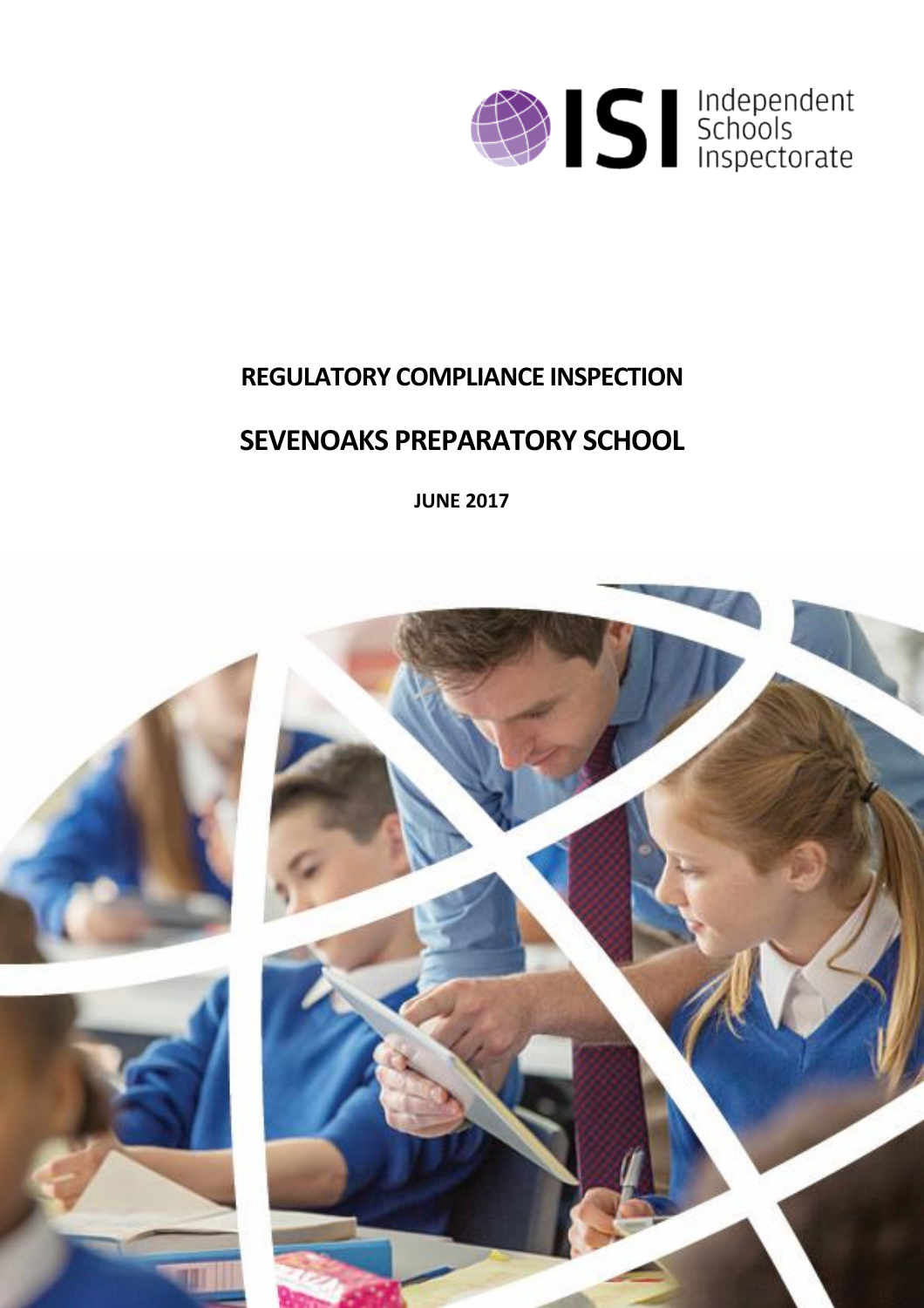## **SCHOOL'S DETAILS**

| <b>School</b>                    | Sevenoaks Preparatory School                                                                                                                                                                                                                                                                                                                                                                                                                       |     |                   |     |
|----------------------------------|----------------------------------------------------------------------------------------------------------------------------------------------------------------------------------------------------------------------------------------------------------------------------------------------------------------------------------------------------------------------------------------------------------------------------------------------------|-----|-------------------|-----|
| <b>DfE Number</b>                | 886/6015                                                                                                                                                                                                                                                                                                                                                                                                                                           |     |                   |     |
| <b>Registered charity number</b> | 110021                                                                                                                                                                                                                                                                                                                                                                                                                                             |     |                   |     |
| <b>Address</b>                   | Sevenoaks Preparatory School<br><b>Fawke Cottage</b><br>Godden Green<br>Sevenoaks<br>Kent<br><b>TN15 OJU</b>                                                                                                                                                                                                                                                                                                                                       |     |                   |     |
| <b>Telephone number</b>          | 01732 762336                                                                                                                                                                                                                                                                                                                                                                                                                                       |     |                   |     |
| <b>Email address</b>             | admin@theprep.org.uk                                                                                                                                                                                                                                                                                                                                                                                                                               |     |                   |     |
| Headmaster                       | Mr Luke Harrison                                                                                                                                                                                                                                                                                                                                                                                                                                   |     |                   |     |
| <b>Chair of governors</b>        | Mrs Janette Berry                                                                                                                                                                                                                                                                                                                                                                                                                                  |     |                   |     |
| Age range                        | 2 to 13                                                                                                                                                                                                                                                                                                                                                                                                                                            |     |                   |     |
| Number of pupils on roll         | 379                                                                                                                                                                                                                                                                                                                                                                                                                                                |     |                   |     |
|                                  | <b>Boys</b>                                                                                                                                                                                                                                                                                                                                                                                                                                        | 212 | Girls             | 167 |
|                                  |                                                                                                                                                                                                                                                                                                                                                                                                                                                    |     |                   |     |
|                                  | <b>EYFS</b>                                                                                                                                                                                                                                                                                                                                                                                                                                        | 104 | <b>Juniors</b>    | 229 |
|                                  | <b>Seniors</b>                                                                                                                                                                                                                                                                                                                                                                                                                                     | 46  | <b>Sixth Form</b> | 0   |
| Pupils' ability                  | Nationally standardised test data provided by the<br>school indicate that the ability of the pupils is above<br>average.                                                                                                                                                                                                                                                                                                                           |     |                   |     |
| Pupils' needs                    | The number of pupils requiring support for special<br>educational needs and/or disabilities (SEND) is 42.<br>They require support with dyslexia and other<br>learning difficulties. None of these pupils has a<br>statement of special educational needs or an<br>education, health and care (EHC) plan. There are 46<br>pupils who have English as an additional language<br>(EAL), none of whom require additional support for<br>their English. |     |                   |     |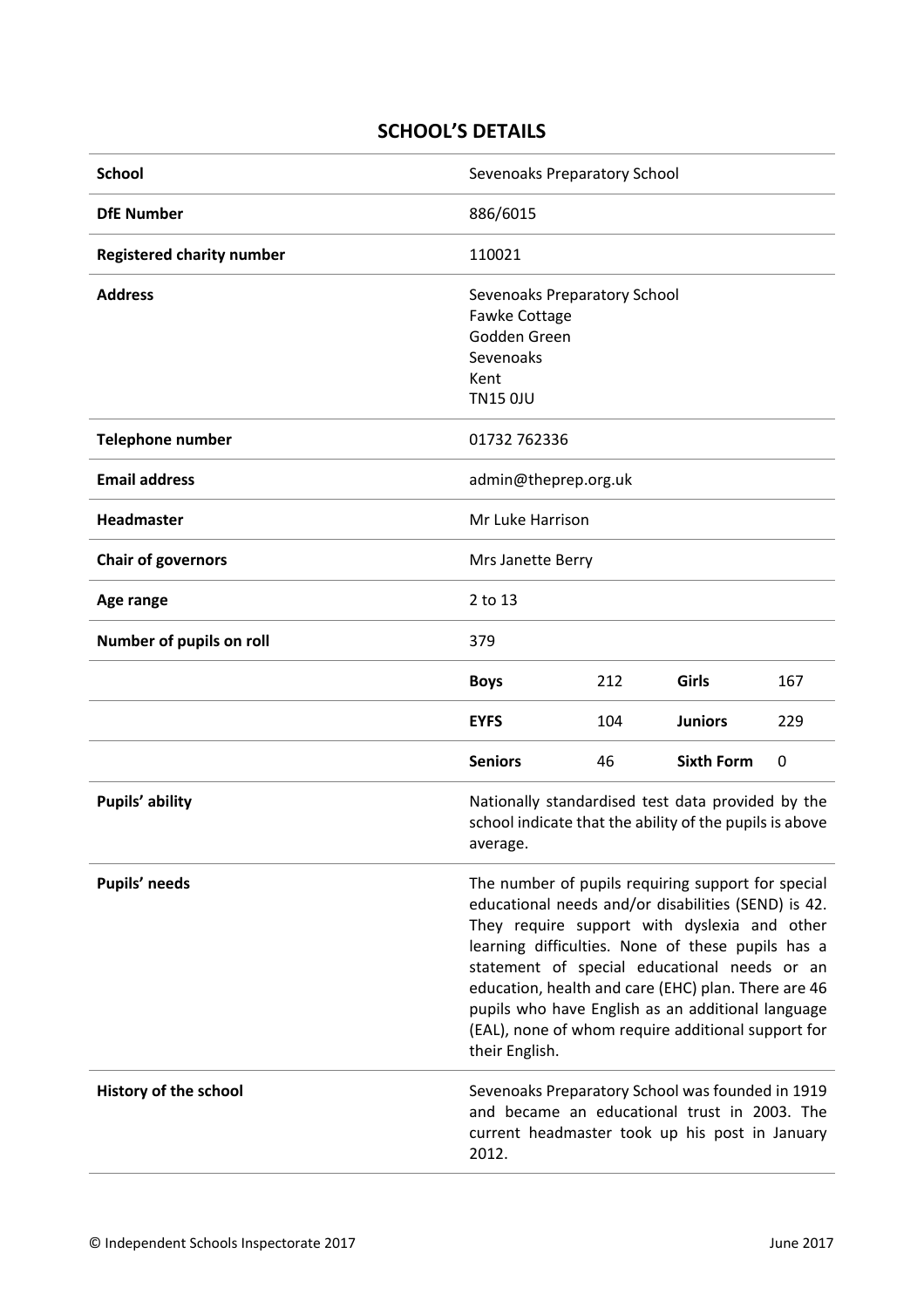| <b>Ownership and governing structure</b> | The school is a charitable trust, whose trustees act<br>as the governing body.                                                                                                            |
|------------------------------------------|-------------------------------------------------------------------------------------------------------------------------------------------------------------------------------------------|
| School structure                         | The school consists of two departments: Pre-Prep,<br>which includes the Early Years Foundation Stage<br>(EYFS), for pupils aged 2 to 7 years, and Prep, for<br>pupils aged 7 to 13 years. |
| Other useful information                 | The school operates from a single site in Sevenoaks,<br>Kent.                                                                                                                             |
|                                          | The school does not cater for boarders.                                                                                                                                                   |
| Inspection dates                         | 21 to 22 June 2017                                                                                                                                                                        |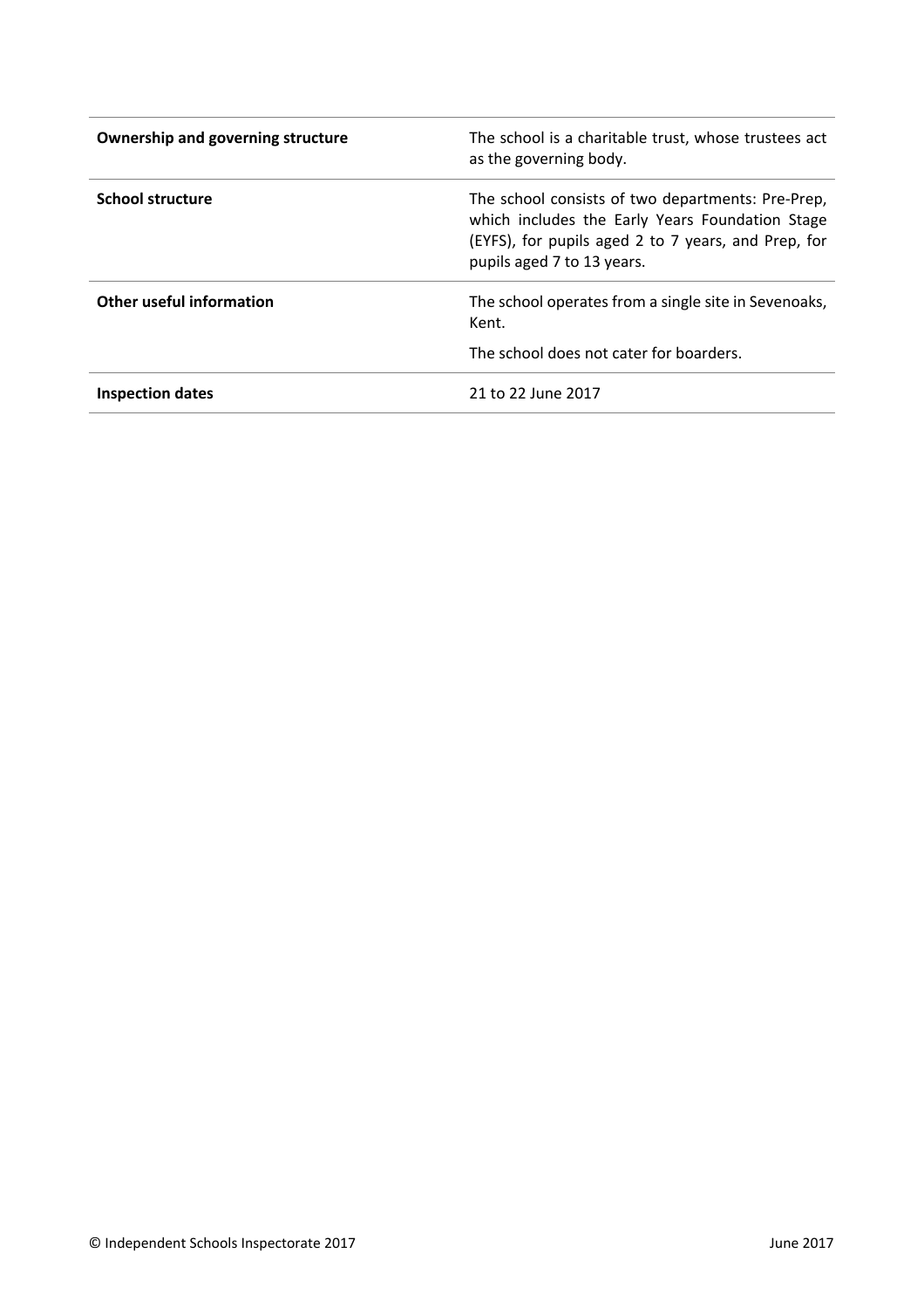#### **PREFACE**

The registration authority for independent schools is the Department for Education (DfE), which directs inspection according to a specified frequency or at any time where the DfE has particular concerns about a school. The Independent Schools Inspectorate (ISI) is the body approved by the Secretary of State for the purpose of inspecting schools which are, or whose heads are, in membership of the associations which form the Independent Schools Council (ISC) and reporting on the extent to which they meet the Independent School Standards ("the standards") in the Schedule to the Education (Independent School Standards) Regulations 2014. Accordingly, inspection records whether the school meets each of these standards, which are arranged in eight Parts, each of which is divided into separate paragraphs. The inspection of schools that have early years settings not requiring registration similarly records whether the school complies with key provisions of the Early Years Foundation Stage statutory framework, and for registered settings the full range of the Early Years Foundation Stage provisions is considered. Additionally, the inspection reports on the school's accessibility plan under Schedule 10 of the Equality Act 2010 and the ban on corporal punishment under section 548 of the Education Act 1996. It comments on the progress made by the school in meeting the compliance action points set out in the school's most recent statutory inspection.

All association independent schools will have an inspection within three years from April 2016, in accordance with the Framework. The inspection may be of COMPLIANCE ONLY or of EDUCATIONAL QUALITY AND COMPLIANCE depending on a number of factors, including findings from their most recent inspection. Schools judged not to meet the standards following their inspection may also be subject to a progress monitoring visit before their next routine inspection. The progress monitoring visit will judge whether the school has taken the necessary action to meet any unmet standards and any qualitative concerns identified at their previous inspection.

**This is a COMPLIANCE ONLY inspection and as such reports only on the school's compliance with the standards.** The standards represent minimum requirements and judgements are given either as **met** or as **not met**. All schools are required to meet all the standards applicable to them. Where the minimum requirements are not met, this is clearly indicated in the relevant section of the report and the school is required to take the actions specified.

The inspection does not include matters that are outside of the regulatory framework described above, such as:

- (i) the school's aims;
- (ii) an exhaustive health and safety audit;
- (iii) compliance with data protection requirements;
- (iv) an in-depth examination of the structural condition of the school, its services or other physical features;
- (v) contractual arrangements with parents;
- (vi) an investigation of the financial viability of the school or its accounting procedures.

Where necessary, National Curriculum nomenclature is used to refer to year groups. Links to the full regulations and requirements can be found here: The [Independent](http://www.legislation.gov.uk/uksi/2014/3283/contents/made) School Standards Regulations, Early [Years](https://www.gov.uk/government/publications/early-years-foundation-stage-framework--2) [Foundation](https://www.gov.uk/government/publications/early-years-foundation-stage-framework--2) Stage Statutory Framework.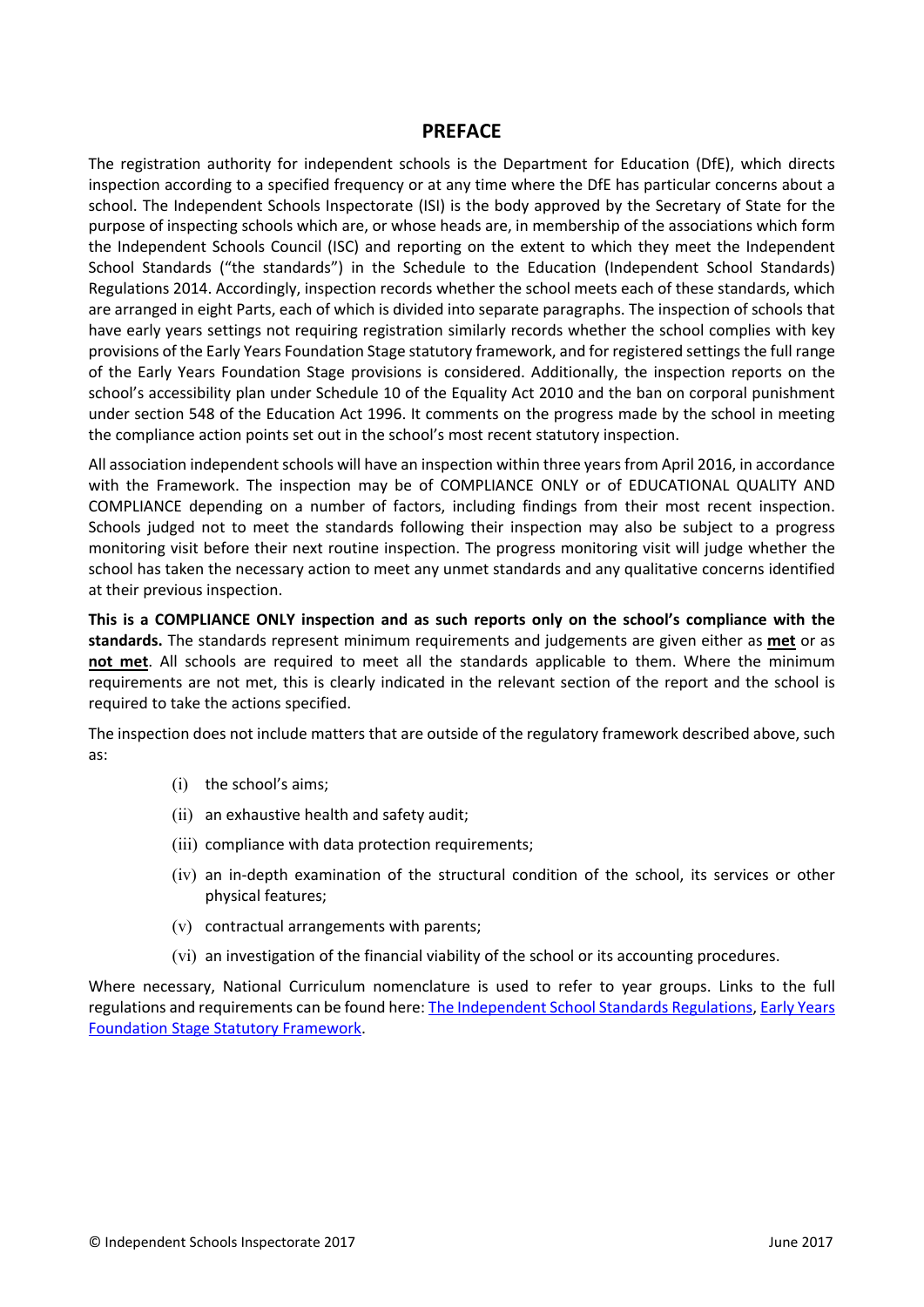#### **SUMMARY EVALUATION**

**The school meets the standards in the schedule to the Education (Independent School Standards) Regulations 2014, relevant requirements of the statutory framework for the Early Years Foundation Stage, and associated requirements, and no further action is required as a result of this inspection.**

## **PART 1**

#### **Quality of education provided**

The school uses its own framework to determine attainment, instead of the national framework.

The curriculum is documented, supported by appropriate plans and schemes of work for the pupils and covers the required breadth of material. The teaching enables pupils to make good progress, encompasses effective behaviour management and is supported by suitable resources. A suitable framework for the assessment of pupils' performance is in place.

#### **The standards relating to the quality of education [paragraphs 1–4] are met.**

#### **PART 2**

#### **Spiritual, moral, social and cultural development of pupils**

Principles and values are actively promoted which facilitate the personal development of pupils as responsible, tolerant, law-abiding citizens.

**The standard relating to spiritual, moral, social and cultural development [paragraph 5] is met.**

## **PART 3**

#### **Welfare, health and safety of pupils**

Arrangements are made to safeguard and promote the welfare of pupils by means that pay due regard to current statutory guidance; good behaviour is promoted; bullying is prevented so far as reasonably practicable; health and safety requirements are met, including those relating to fire safety; provision is made for first aid. Pupils are properly supervised; admission and attendance registers are maintained, as required, and there is a strategic approach to risk assessment. A disability access plan is in place.

**The standards relating to welfare, health and safety [paragraphs 6–16], the requirement of Schedule 10 of** the Equality Act 2010, and the ban on corporal punishment under section 548 of the Education Act 1996 **are met.**

#### **PART 4**

#### **Suitability of staff, supply staff, and proprietors**

The school makes appropriate checks to ensure the suitability of staff, supply staff, and proprietors and a register is kept as required.

The standards relating to the suitability of those in contact with pupils at the school [paragraphs 17-21] **are met.**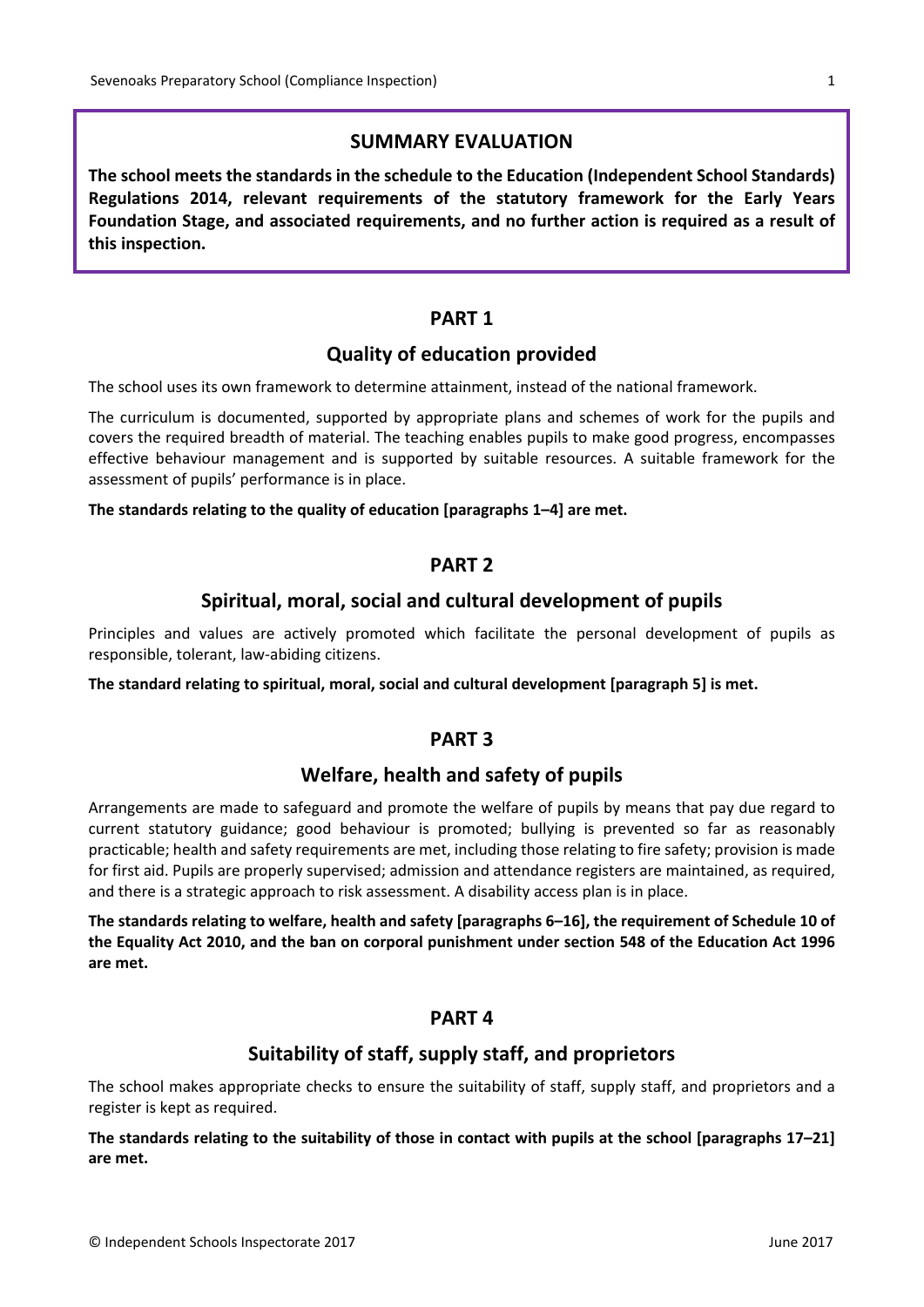#### **PART 5**

#### **Premises of and accommodation at schools**

Suitable toilet, changing and showering facilities for pupils and appropriate accommodation for their medical and therapy needs are provided. The premises are maintained to a standard commensurate with health and safety; acoustics and lighting are appropriate; water provision is adequate. Suitable outdoor space is provided for physical education and outdoor play.

#### **The standards relating to the premises and accommodation [paragraphs 22–31] are met.**

## **PART 6**

## **Provision of information**

A range of information is variously published, provided or made available to parents, inspectors and the Department for Education. These include details about the proprietor, the ethos of the school and the curriculum, and of the school's arrangements for admission, behaviour and exclusions, bullying, health and safety, first aid, details of the complaints procedure, and the number of complaints registered under the formal procedure during the preceding school year, and the provision for those with education, health and care plans or English as an additional language. They also include particulars of the school's academic performance during the preceding school year, and its results in public examinations, inspection reports and (for parents only) a report at least annually of their own child's progress. The safeguarding policy is posted on the school's website.

**The standard relating to the provision of information [paragraph 32] is met.**

## **PART 7**

#### **Manner in which complaints are handled**

Parental complaints, if any, are handled effectively through a three-stage process (informal, formal and a hearing before a panel of three, one of whom is independent of the school). Each stage has clear time scales, and at the third stage the panel can make findings and recommendations which are communicated to the complainant. Records are kept appropriately, including of any action taken, whether or not a complaint is successful.

**The standard relating to the handling of complaints [paragraph 33] is met.**

## **PART 8**

## **Quality of leadership in and management of schools**

The proprietor ensures that the leadership and management demonstrate good skills and knowledge, and fulfil their responsibilities effectively, so that the other standards are consistently met and they actively promote the well-being of the pupils.

#### **The standard relating to leadership and management of the school [paragraph 34] is met.**